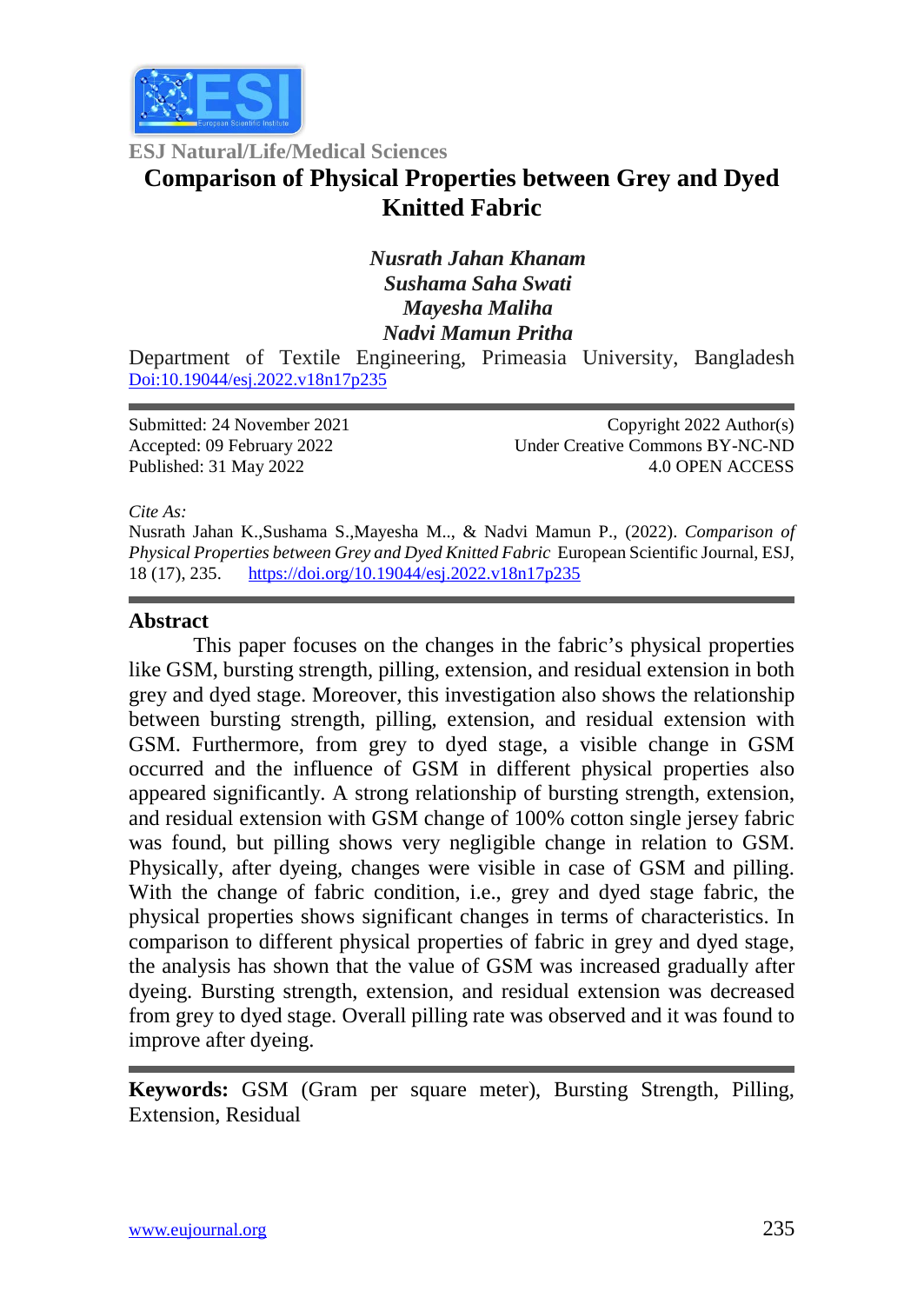#### **Introduction**

Knit fabric plays an important role in textile industry. In knit fabric, there are so many parameters involved which highly influence the fabric end use behavior. Among them GSM, bursting strength, pilling, extension, and residual extension are few of the most important fundamental physical parameters. With the variation in fabric GSM and the condition of testing (i.e., grey stage and dyed stage), fabric properties like bursting strength, pilling, extension, and residual extension shows phenomenal change. The goal of this paper is to portrait the change in different physical properties like GSM, bursting strength, pilling, extension, and residual extension in grey and dyed stage as well as built a relationship of GSM with other physical properties. GSM is an important parameter of knit fabric which means gram per square meter, and it is used to determine whether the fabric is heavier or lighter in weight (Faridul Hasan, 2015). GSM has severe impact on different physical properties of knit fabric. Bursting strength, which is a mechanical property of knitted fabric, is determined by the application of multi-directional force to find out the ultimate performance. Due to the diverse structural features of knit fabric, tensile and tear strength is not appropriate to perform but bursting strength can give a definite result of strength (Hafsa Jamshaid, 2012). Bursting strength of knit fabric significantly varies while passing through the process of grey stage to finished stage (Tufail Hassan, 2020). Bursting strength has greater influence on all other performances and it is essential to consider the strength of fabric before selecting it for appropriate end use (Mohammad Mobarak Hossain, 2018). Pilling occurs as a consequence of mechanical action during washing or wear. Due to rubbing or friction (i.e., different mechanical action), loose fibers that protrude from the fabric surface entangle and form pills (Mahbubul Haque, 2017). From the analysis of influence of fabric structure to pilling of knitted fabric, it was demarcated that single jersey knitted fabrics are more prone to pilling compared to other structures (Gykytė, 2002; Mikučionienė, 2009; Candan, 2002; Abramavičiūtė, 2011; Emirhanova, 2008). Extension is one of the most important functional properties of apparel clothing. However, knitted fabric with elastane can have greater extension and be recovered to its original shape when relaxed, but knitted fabric has always shows elastic properties even without elastane (Selin Hanife Eryuruk, 2016). Elastic recovery is the term used when the fabric can be recovered to its original state after the removal of applied load. Fabric with less elastic recovery shows more residual extension after the removal of the applied load. In addition, the fabric is not able to turn back to its original shape completely due to the occurence of residual extension. Residual extension of knit fabric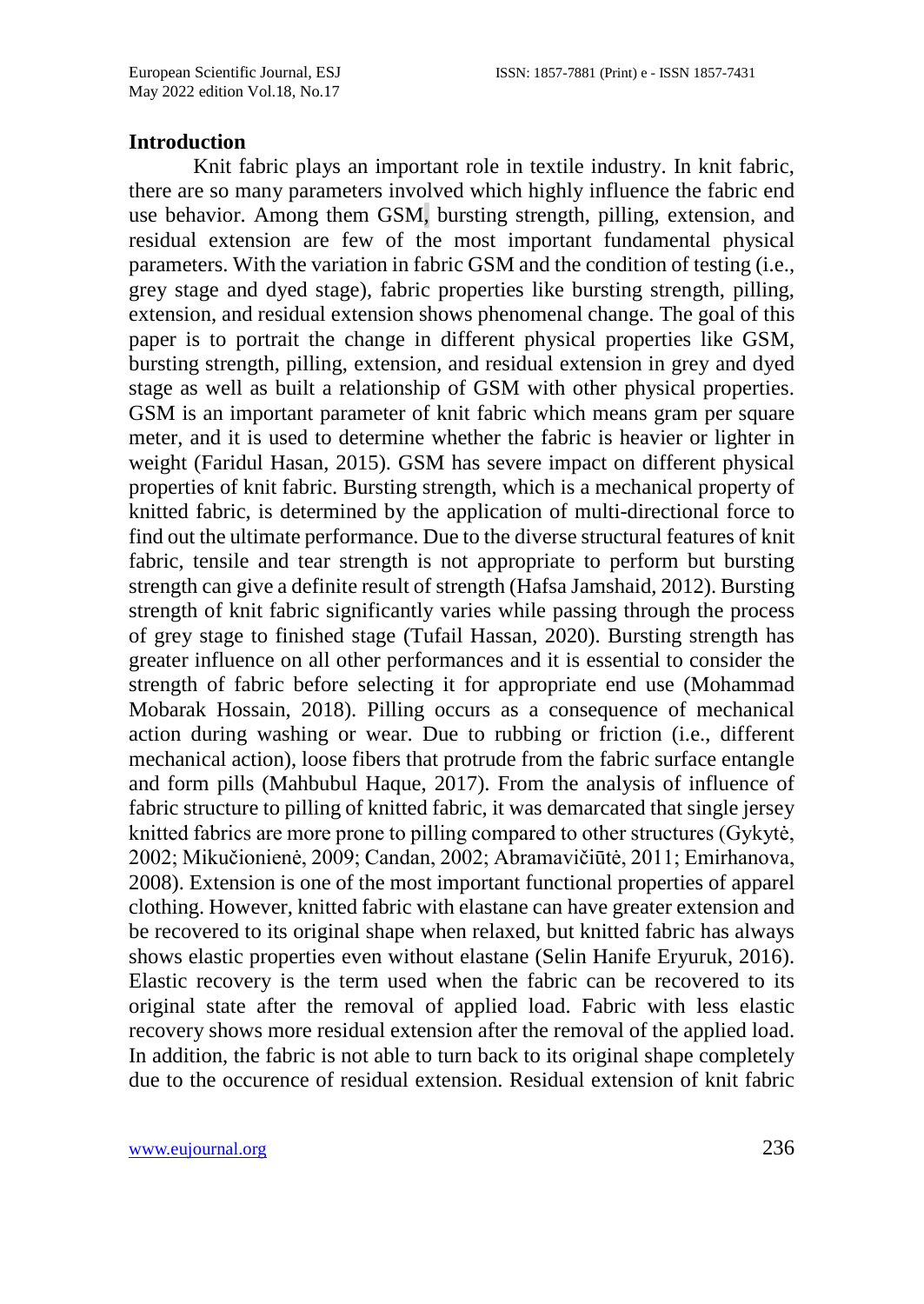depends on the yarn composition and structure, the knitted fabric structure and properties, the tension, the atmosphere, etc.

## **Methods**

### **Sample Specification**

For this work, grey and pretreated dyed single jersey and 100% cotton knit fabric was used primarily. The study was carried out mainly to determine the physical properties like GSM, bursting strength, pilling, extension, and residual extension of 100% cotton single jersey grey and pretreated dyed fabric with different types of machines. Grey fabric of GSM (Gram per square meter) 140, 160, and 180 was taken to determine the physical properties of which GSM changed respectively after dyeing.

## **Chemical Specification**

Dyeing process was done for producing a combine shade of black color with reactive dyes named Yellow 3RX, Red 3BX, and Black B. Auxiliaries and others chemicals required for dyeing like glauber's salt ( $Na<sub>2</sub>SO<sub>4</sub>$ .10 H<sub>2</sub>O), Soda Ash (Na2CO3), caustic soda (NaOH), sequestering agent Complexant P-H/C, and Dynotex MH<sub>1</sub>D wetting agent were collected from Huntsman (America).

## **Machine Specification**

For dyeing of fabric sample, dyeing machine which was utilized originated in Germany. Grey and pretreated dyed fabrics GSM, bursting strength, pilling, extension, and residual extension were carried out by GSM cutter, Tru Burst3, Nu-Martindale, and Titan2 machines correspondingly. Machines used for physical testing was manufactured by James Heal which originated in UK.

## **Dyeing Process**

Dyeing of pretreated fabrics of GSM 140, 160, and 180 was carried out for 4.5% shade with reactive dyes. The dyeing process with three reactive dyes was done in sample dyeing machine. Recipe which was used in dyeing are stipulated in Table 1.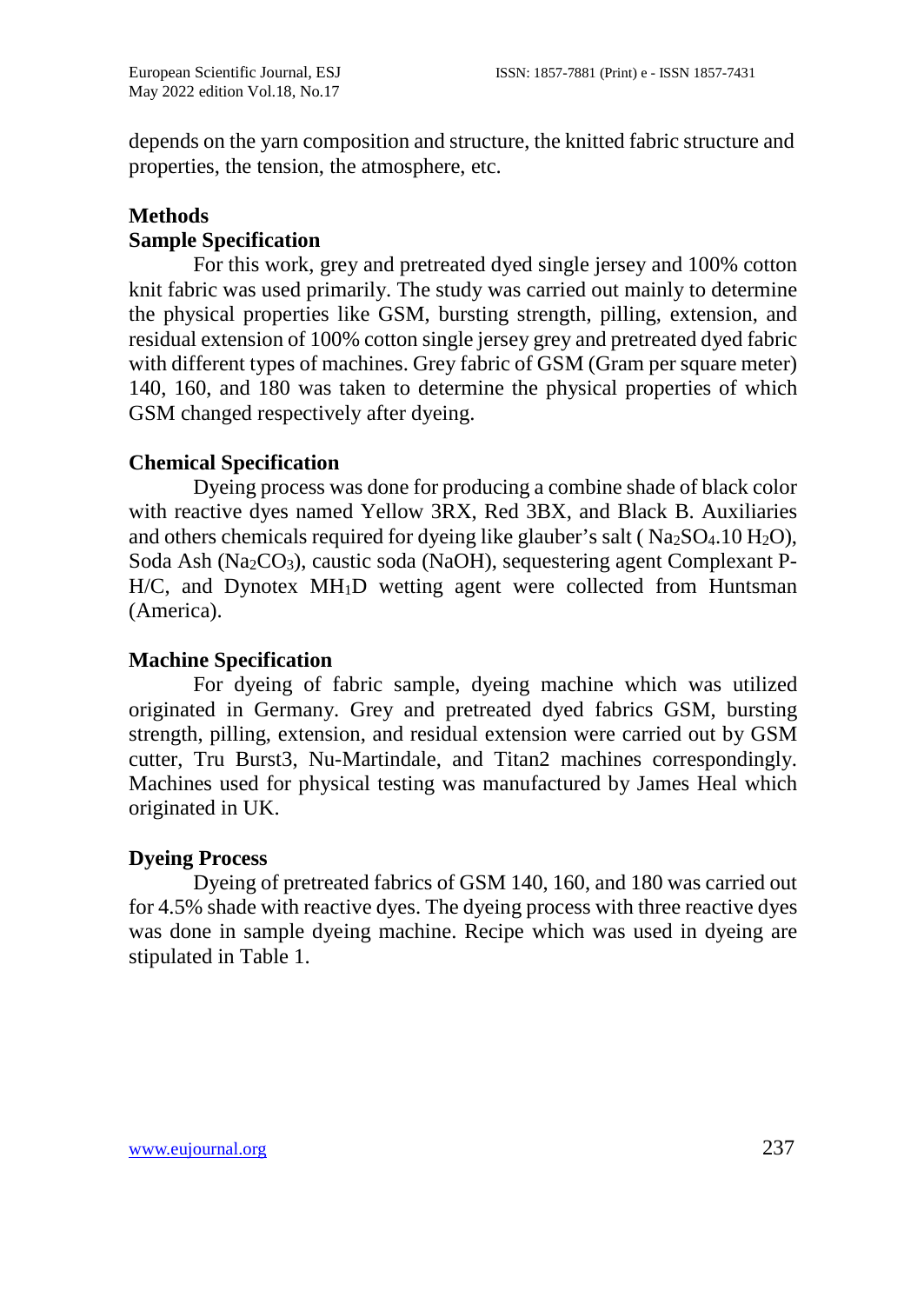| Dye Concentration (%)                                                                                                                                                                                                                                                                                                                                                                                         | 4.5  |
|---------------------------------------------------------------------------------------------------------------------------------------------------------------------------------------------------------------------------------------------------------------------------------------------------------------------------------------------------------------------------------------------------------------|------|
| Fabric weight (gram)                                                                                                                                                                                                                                                                                                                                                                                          | 10   |
| Glauber salt (gram/litre)                                                                                                                                                                                                                                                                                                                                                                                     | 85   |
| Soda ash (gram/litre)                                                                                                                                                                                                                                                                                                                                                                                         | 20   |
| *Sequestering agent (cc/litre)                                                                                                                                                                                                                                                                                                                                                                                | 1    |
| **Wetting agent (cc/litre)                                                                                                                                                                                                                                                                                                                                                                                    |      |
| Dyeing temperature $(^{\circ}C)$                                                                                                                                                                                                                                                                                                                                                                              | 60   |
| Dyeing time (min)                                                                                                                                                                                                                                                                                                                                                                                             | 60   |
| Liquor ratio                                                                                                                                                                                                                                                                                                                                                                                                  | 1:10 |
| $\mathcal{L}_{\text{C}}$ $\mathcal{L}_{\text{C}}$ $\mathcal{L}_{\text{C}}$ $\mathcal{L}_{\text{C}}$ $\mathcal{L}_{\text{C}}$ $\mathcal{L}_{\text{C}}$ $\mathcal{L}_{\text{C}}$ $\mathcal{L}_{\text{C}}$ $\mathcal{L}_{\text{C}}$ $\mathcal{L}_{\text{C}}$ $\mathcal{L}_{\text{C}}$ $\mathcal{L}_{\text{C}}$ $\mathcal{L}_{\text{C}}$ $\mathcal{L}_{\text{C}}$ $\mathcal{L}_{\text{C}}$ $\mathcal{L}_{\text{C$ |      |

#### **Table 1. Dyeing Recipe with Reactive Dyes**

\*Complexant P-H/C,\*\* Dynotex MH1D

#### **After Treatment of Dyed Fabric and Sample Collection Process**

The dyeing process of cotton sample was carried out at  $60^{\circ}$ C for 60 minutes with reactive dyes. Colored cotton samples were neutralized by acid wash later in where 1 ml/litre of acetic acid was used at room temperature and continued for 10 minutes. After that, hot wash was given on the neutralized samples with l gram/litre of soaping agent at 70°C temperature for 15 minutes. Sequentially, fixation process was carried out at 40°C for 10 minutes exactly with 1 gram/litre of cationic dye fixing agent in which pH is kept between 5.0 and 6.0 with the addition of 0.5 g/l of acetic acid. Finally, samples were dried at 105°C temperature for 10 minutes with the help of a sample dryer. Sample was collected in two stages i.e., in grey stage and dyed stage for the purpose of GSM, bursting strength, pilling, extension, and residual extension test.

#### **Methods of Assessment Assessment of GSM**

ISO 3801-1977 (E) test method was selected for the assessment of GSM. GSM of fabric was measured with the help of GSM cutter. The specimen was cut with the help of GSM cutter and weighted, and the mass per unit area was calculated. The GSM was measured and stipulated in Table 2.

#### **Assessment of Bursting Strength of Fabric**

ISO:13938-2:1999 test method was selected for the assessment of bursting strength of knit fabric in both grey and dyed condition. According to this method, test specimen clamped over an expansive diaphragm by means of a circular clamping ring. Increasing compressed air pressure is applied to the underside of the diaphragm, thereby causing distension of the diaphragm and the fabric. The pressure is increased smoothly until the test specimen bursts.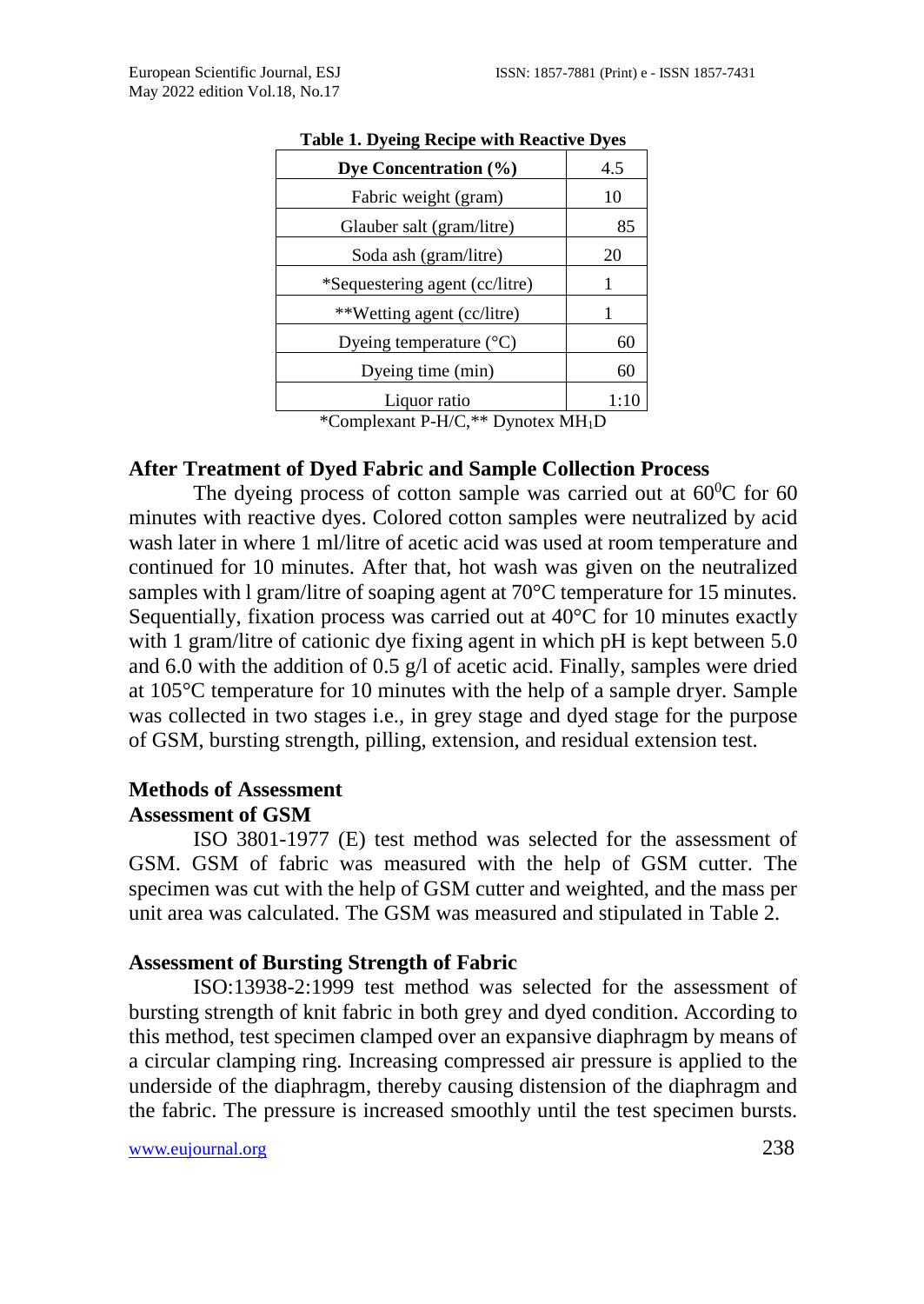The bursting strength were determined and stipulated in Table 2.

## **Assessment of Pilling of Fabric**

ISO:12945-2 test method was used for the assessment of pilling of knit fabric in both grey and dyed stages. By following this method, a circular test specimen is passed over a friction surface comprising the same fabric at a defined force in the form of Lissajous figure, with the test specimen able to rotate easily around an axis through its center, which is perpendicular to the plane of the test specimen.

Pilling was assessed visually after different stages of rub test and grading as noted in Table 2.

#### **Assessment of Extension and Residual Extension**

BS EN 14704-1:2005 test method was used for the assessment of extension and residual extension of fabric in both grey and dyed stages. A fabric test specimen of specified dimensions is extended at a constant rate to either a specified force or elongation for an agreed number of cycles, and its elasticity is determined by measuring certain characteristics. The value of extension and residual extension was calculated and recorded in Table 2.

#### **Results and Discussion**

Bursting strength, pilling, extension, and residual extension at different GSM of 100% cotton single jersey grey and dyed fabric was measured with different types of testing machines and the results are provided as follows in Table 2.

|          | <b>Bursting</b> |    |          | Pilling (Grade) |          |         |           |                |           |         |       | <b>Extension%</b> |              | <b>Extension%</b> |             | Residual     |            | Residual    |              |            |
|----------|-----------------|----|----------|-----------------|----------|---------|-----------|----------------|-----------|---------|-------|-------------------|--------------|-------------------|-------------|--------------|------------|-------------|--------------|------------|
| a        | <b>GSM</b>      |    | Strength |                 | 500 rev. |         | 1000 rev. |                | 1500 rev. |         | 2000  |                   | (Lengthwise) |                   | (Widthwise) |              | extension% |             | extension%   |            |
| m        | (KPa)           |    |          |                 |          |         |           |                |           | rev.    |       |                   |              |                   |             | (Lengthwise) |            | (Widthwise) |              |            |
| pl       | Gr              | Dy | Grey     | Dye             | Gr       | Dy      | Gr        | Dy             | Gr        | Dy      | Gr    | D                 | Grey         | <b>Dye</b>        | Grev        | Dye          | Grev       | <b>Dye</b>  | Grey         | <b>Dye</b> |
| e        | ey              | ed |          | d               | ey       | ed      | ey        | ed             | ey        | ed      | ey    | $\mathbf{v}$      |              | d                 |             | a            |            | α           |              |            |
| N        |                 |    |          |                 |          |         |           |                |           |         |       | e                 |              |                   |             |              |            |             |              |            |
| о.       |                 |    |          |                 |          |         |           |                |           |         |       | d                 |              |                   |             |              |            |             |              |            |
| $\Omega$ | 14              | 15 | 238.     | 170.            | $3 - 4$  | $4 - 5$ | $3 - 4$   | $\overline{a}$ | 3         | 4       | 3     | 4                 | 60.91        | 31.1              | 70.1        | 60.4         | 11.6       | 5.75        | 15.8         | 14.2       |
|          | $\Omega$        |    | 9        | 3               |          |         |           |                |           |         |       |                   |              |                   |             | 9            |            |             | 3            |            |
| $\Omega$ | 16              | 17 | 256.     | 183.            | $3 - 4$  | $4 - 5$ | $3 - 4$   | $4 - 5$        | $3 - 4$   | 4       | 3     | 4                 | 64.87        | 34.3              | 71.0        | 61.1         | 13.3       | 6.25        | 17.5         | 17.0       |
|          | $\Omega$        | 8  | $\Omega$ | 9               |          |         |           |                |           |         |       |                   |              |                   |             |              |            |             | $\Omega$     | 8          |
|          | 18              | 20 | 299.     | 209.            | $4 - 5$  | $4 - 5$ | 4         | $4 - 5$        | $3 - 4$   | $4 - 5$ | $3 -$ | 4                 | 71.41        | 40.4              | 76.2        | 71.0         | 14.5       | 7.96        | 18.0         | 19.7       |
|          |                 |    |          |                 |          |         |           |                |           |         |       |                   |              |                   |             | ጸ            |            |             | <sup>0</sup> |            |

**Table 2. Ratings of Bursting Strength, Pilling, Extension and Residual Extension at Different GSM of 100% Cotton Single Jersey Grey and Dyed Fabric**

**Assessments of GSM of grey and dyed fabric**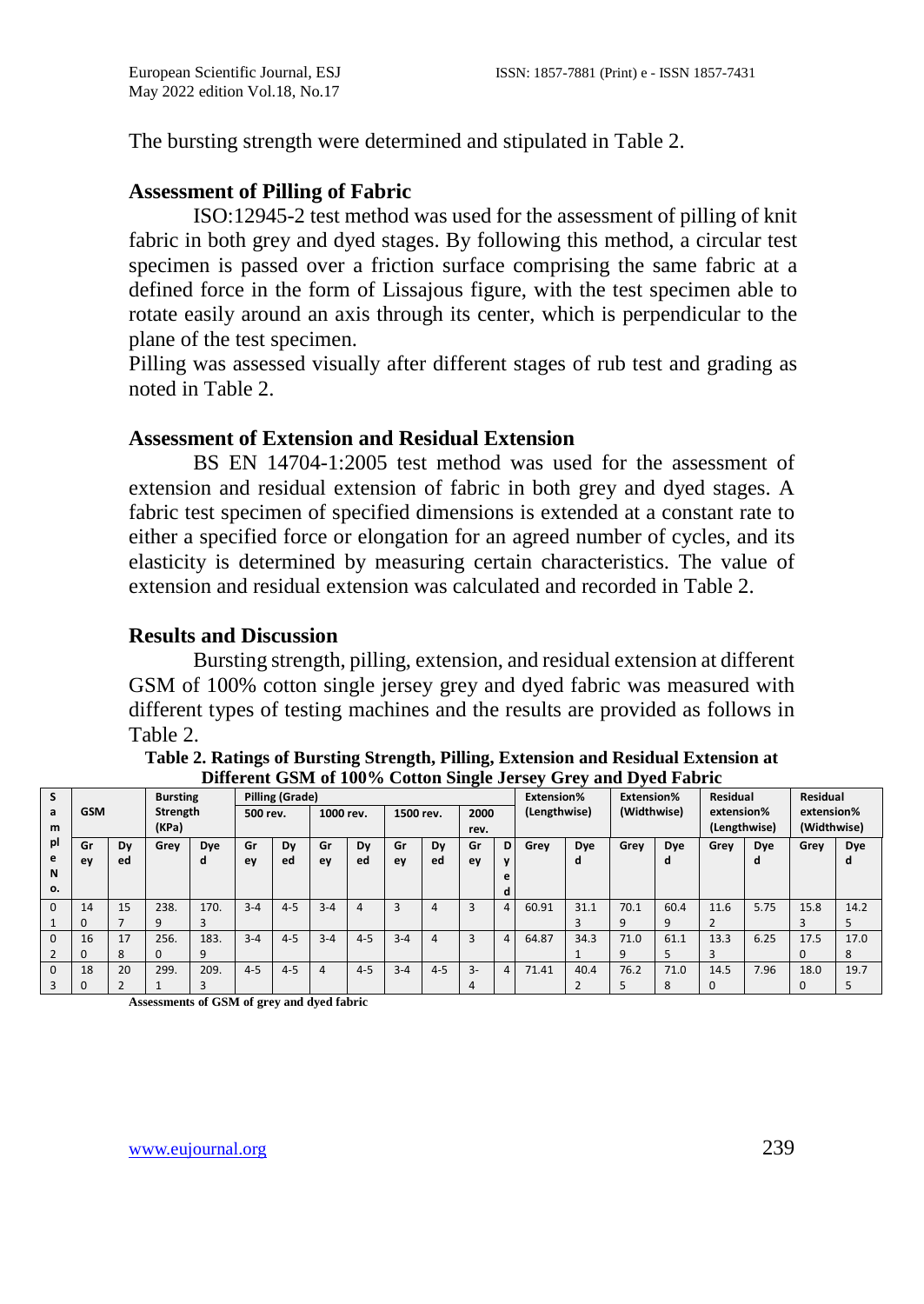

**Figure 1. Changes of GSM from Grey to Dyed Stage**

Figure 1 represents values of GSM of grey and dyed fabric. After dyeing, the GSM of dyed fabric increased due to application of dyes, chemicals, and auxiliaries. The GSM of knit fabric increases gradually after dyeing (Faridul Hasan, 2015). Due to chemical treatment as the indirect yarn count value (Ne) of fabric decrease and the yarn become coarser, so also the GSM increases. Moreover, during dyeing, as stitch length of fabric decrease and the stitch density increase, so the GSM also increase (Mohammad Hosain Reza, 2015). In grey stage, the fabric GSM was found in the range from 140 to 180, and after dyeing, the GSM value increase in the range from 157 to 202.





**Figure 2. Changes of Bursting Strength due to Change of GSM from Grey to Dyed Stage**

[www.eujournal.org](http://www.eujournal.org/) 240 Figure 2 represents values of bursting strength of grey and dyed fabric. In case the grey fabric strength was increased, the GSM increased respectively. After dyeing as the GSM increases, the bursting strength of knit fabric increased gradually. However, the overall range of bursting strength was decreased after dyeing. After dyeing, the GSM increases due to application of dyes, chemicals, and auxiliaries, but the actual structure of fabric is hampered and losses its strength. In the stage after dyeing, strength of dyed fabric decreases but in response to the GSM, the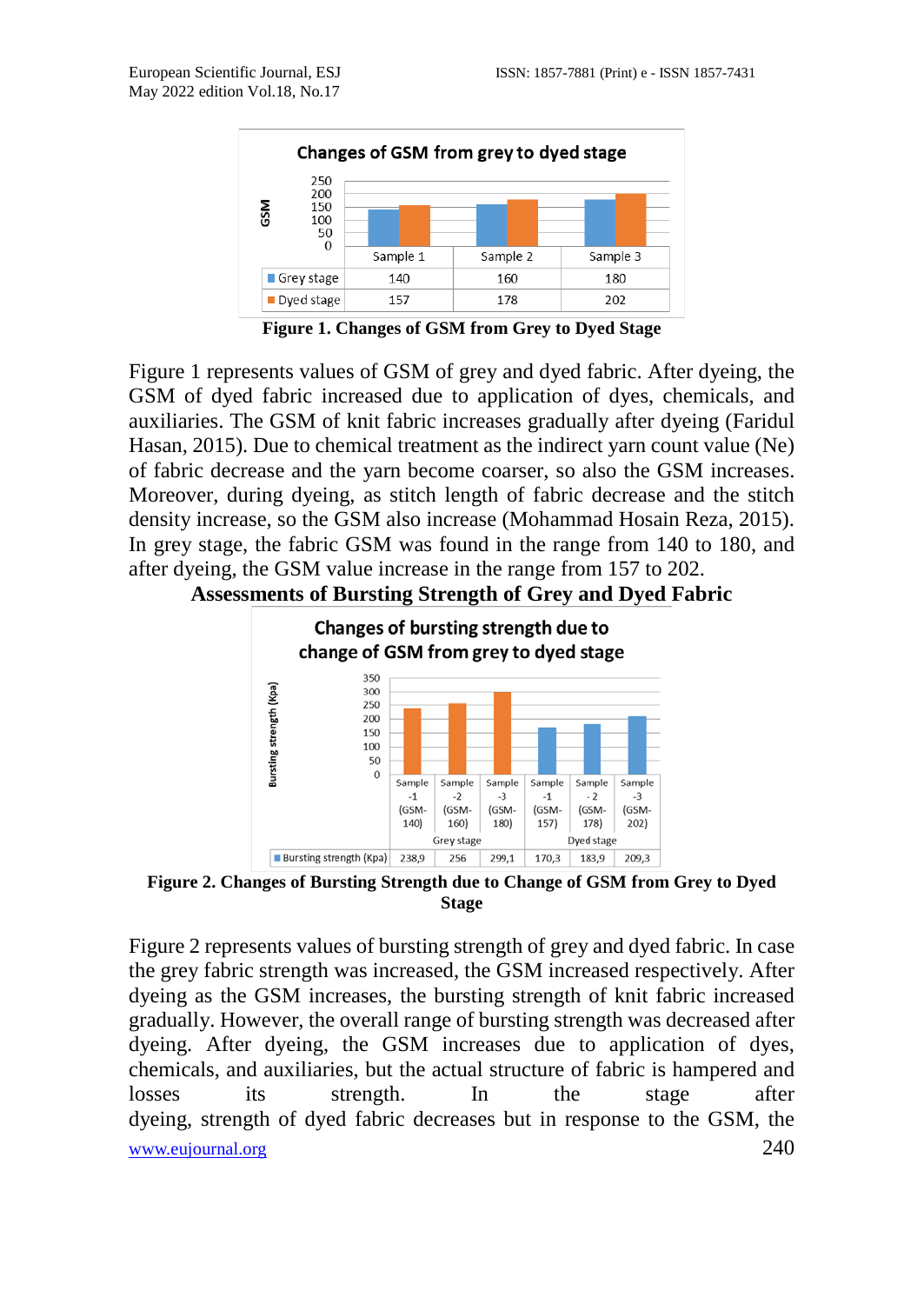strength also increases respectively. At grey and dyed stages, the total experimental data of bursting strength was found in the range from 170.3 KPa to 299.1 KPa. For grey stage and dyed stage respectively, maximum fabric strength was recorded to be 299.1 KPa at GSM 180 and 209.3 KPa at 202 GSM. Minimum values of fabric bursting strength was stipulated to be 238.9 KPa at GSM 140 and 170.3 KPa at GSM 157 respectively for grey and dyed fabric. By analyzing the data of bursting strength, it was observed that the maximum value was 299.1 KPa at GSM 202 of grey fabric and the minimum value was 170.3 KPa at GSM 157 of dyed fabric.

#### **Assessments of Pilling of Grey and Dyed Fabric**

Grading of pilling of grey and dyed fabric was shown in Table 2. In grey fabric and dyed fabric, the range of grade found is almost the same for all GSM fabric both after grey and dyed stage. Pilling rate was decreased in dyed fabric compared to grey fabric. Before dyeing due to the presence of short fiber, surface pilling grade were found in the range from 3 to 4 which indicates light to medium pilling for number of revolutions of 500,1000,1500, and 2000. After dyeing, due to biopolishing, the pilling grade improve to 4, 4- 5 which indicates light pilling for all number of revolutions. With the increase in the number of revolution as the friction between fabric surface and the base fabric increases, it enhances the chance of entanglement of the loose fibers that protrude from the fabric surface. As the number of revolution increase from 500 to 2000, the rate of pilling also increases.

## **Assessments of Extension and Residual Extension of Grey and Dyed Fabric**



**\*\****grey and dyed stage of sample indicated respectively by light and dark tone of same color in the figure.* **Figure 3. Changes of Extension% due to Change of GSM from Grey to Dyed Stage**

[www.eujournal.org](http://www.eujournal.org/) 241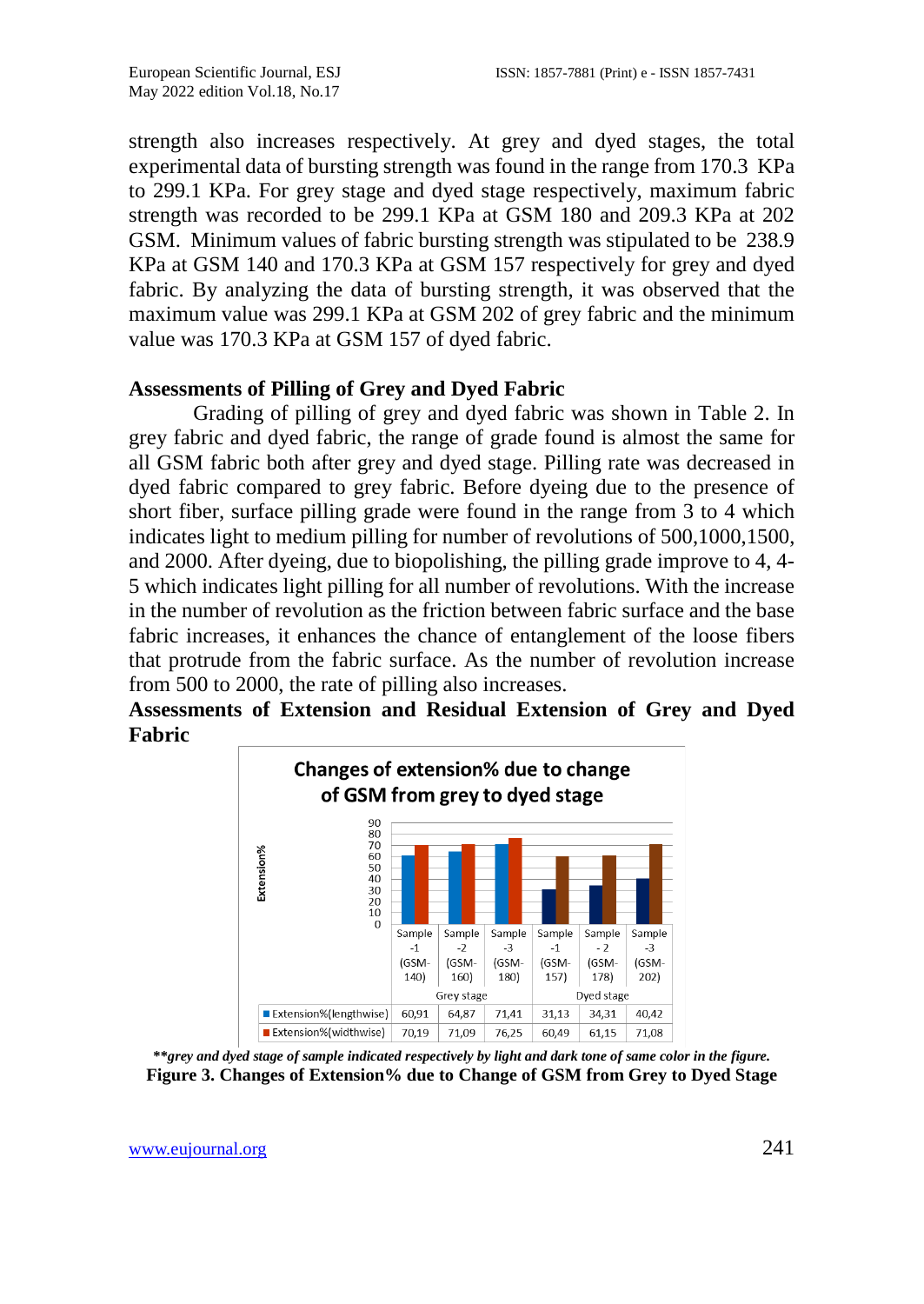

**\*\****grey and dyed stage of sample indicated respectively by light and dark tone of same color in the figure.* **Figure 4. Changes of Residual Extension% due to Change of GSM from Grey to Dyed Stage**

Figure 3 and 4 represents respectively the values of extension and residual extension of grey and dyed fabric. In case of grey fabric, as the GSM increases, the extension and residual extension percentage increases also for both length and widthwise direction. After dyeing, with the increase of GSM, both the extension and residual in length and widthwise direction of knit fabric increased. After dyeing, as the GSM increases due to application of dyes, chemicals and auxiliaries, the crystalline region of the dyed fabric increase and porosity decrease. As the porosity decrease, the extension and residual extension of dyed fabric also decrease both for length and widthwise direction. At grey and dyed stages, the total experimental data lengthwise extension was found in the range from 31.13% to 71.41%, and widthwise extension was found in the range from 60.49 % to 76.25%. For grey stage and dyed stage respectively, maximum lengthwise fabric was recorded at 71.41% at GSM 180 and 40.42% at GSM 202 . For grey stage and dyed stage respectively, maximum widthwise fabric was recorded at 76.25% at GSM 180 and 71.08% at GSM 202. Minimum values of lengthwise fabric extension was stipulated at 60.91% at GSM 140 and 31.13% at GSM 157 respectively for grey and dyed fabric. Minimum values of widthwise fabric extension was stipulated at 70.19% at GSM 140 and 60.49% at GSM 157 respectively for grey and dyed fabric.

At grey and dyed stages, the total experimental data lengthwise residual extension was found in the range from 5.75% to 14.50% and widthwise extension was found in the range from 14.25 % to 18.00%. For grey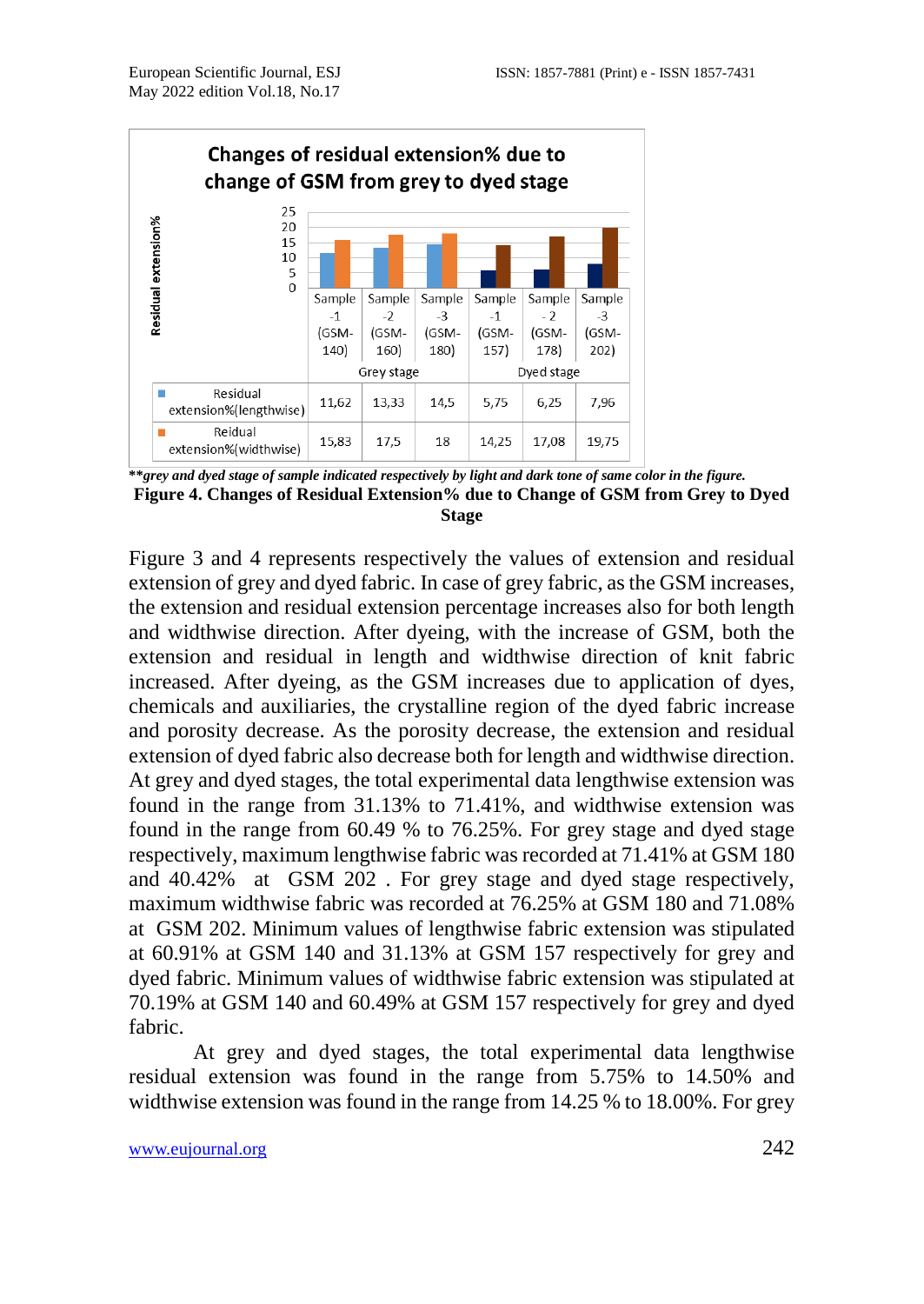stage and dyed stage respectively, maximum lengthwise fabric was recorded at 14.50% at GSM 180 and 7.96% at GSM 202. Minimum values of lengthwise fabric extension was stipulated at 11.62% at GSM 140 and 5.75% at GSM 157 respectively for grey and dyed fabric. For grey stage and dyed stage respectively, maximum widthwise fabric was recorded at 18.00% at GSM 180 and 19.75% at GSM 202. Minimum values of widthwise fabric extension was stipulated at 15.83% at GSM 140 and 14.25% at GSM 157 respectively for grey and dyed fabric.

In grey stage, the extension and residual extension of GSM 140, 160, and 180 increases respectively. Consequently, the range of extension and residual extension decrease significantly after dyeing. However, after dyeing, the value of extension and residual extension of GSM 157, 178, and 202 increase gradually.

#### **Conclusion**

In this paper, some fundamental physical properties of knit fabric were examined to analyze the variation found in grey and dyed stage and for variation found in fabric GSM. Thus, such, tremendous changes in other properties was also observed. Normally, GSM of knitted fabric was significantly changed after dyeing due to exhaustion of dyes, chemicals, and auxiliaries. Bursting strength of single jersey knitted fabric decreased after dyeing the morphological structure of fabric changes, and as a result it losses strength. In addition, with the higher value of GSM, bursting strength of fabric increase for both grey and dyed condition. Single Jersey knitted fabric has no significant influence on pilling for change in GSM. However, after dyeing, the pilling property of fabric has improved as biopolishing has reduced the protruded fiber from the fabric surface. Extension percentage of single jersey knit fabric is more in widthwise direction compared to lengthwise direction, and with the increase of GSM, extension percentage increases both in length and widthwise direction. Although after dyeing extension occurred, the value of fabric extension has decreased phenomenally in both directions. After dyeing due to application of dyes, chemicals and auxiliaries, the crystalline region of the dyed fabric increase and porosity decrease. The extension and residual extension of dyed fabric also decrease both for length and widthwise direction as the porosity decrease. Residual extension has shown similar characteristics as fabric extension where widthwise residual extension was more compared to lengthwise direction, and with the increase of GSM, residual extension percentage increases both in length and widthwise direction. Additionally, after dyeing, the value of fabric residual extension decreased compared to grey fabric residual extension.

[www.eujournal.org](http://www.eujournal.org/) 243